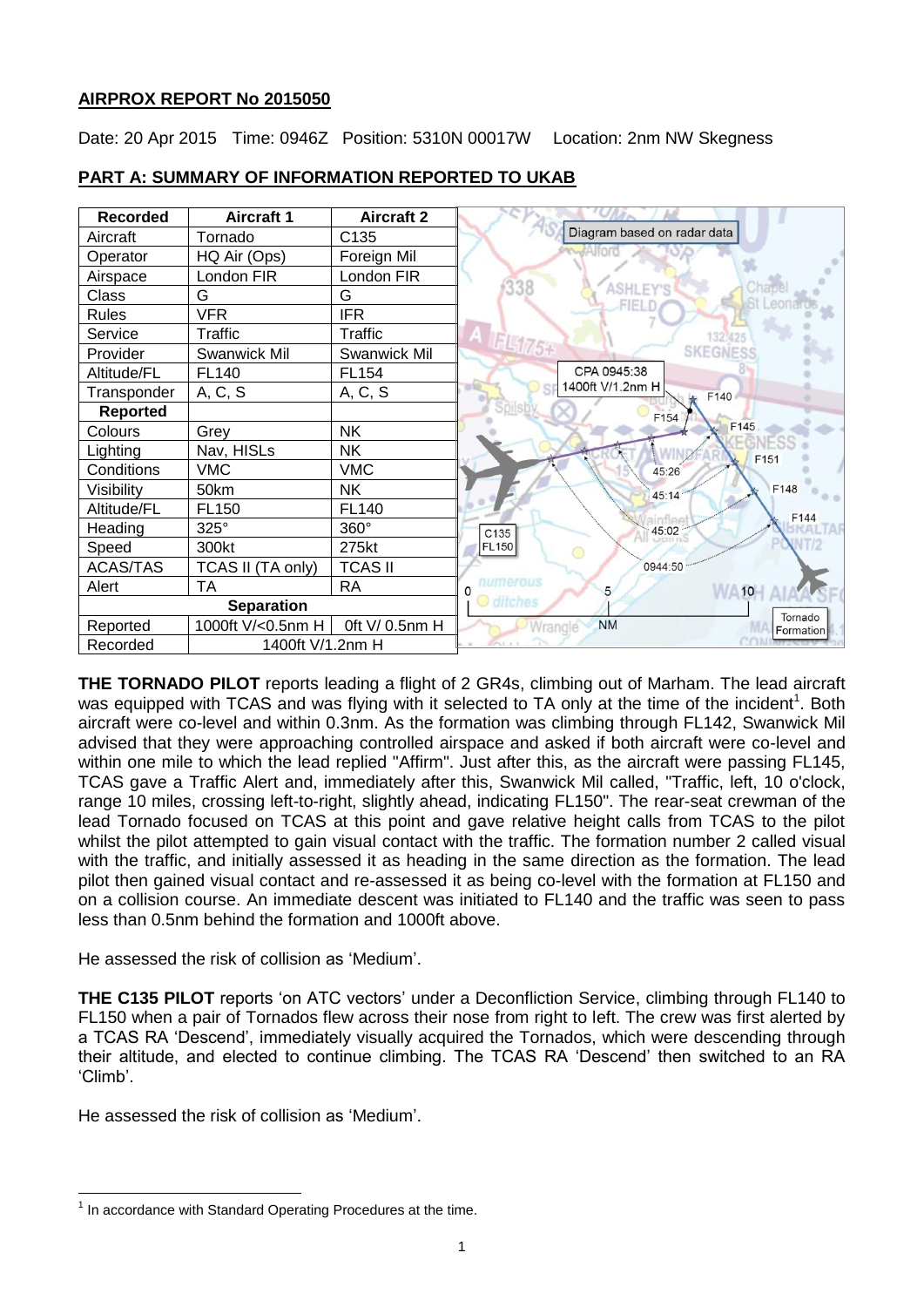**THE SWANWICK MIL CONTROLLER** reports his narrative was filed a few days after the event as the Airprox was not notified on frequency at the time or immediately after landing. He was the East 'Tac Left' controller during a busy phase with a Planner and 'Tac Right' controller in place. There was a busy radar picture in the background to his traffic, with some of his formations under a reduced service due to high traffic density. He recalled he had 9 speaking units on frequency at the time: 3 x F15s conducting general handling under separate squawks near Cottesmore; 2 x F15s conducting general handling in the Norwich area; 2 x F15s which had just free-called north of D207 for radar pick up for individual service and were identified just before the Airprox Tornado formation called; a C510 out of Norwich for CAS join under a Deconfliction Service; and a C340 transiting across the Norfolk coast, southeast bound for CAS join. The Tornado formation had been prenoted from Marham, climbing to FL190, and the controller called a conflictor to them that was west of their position by about 10 miles, indicating FL150. He recalled thinking that their rate of climb would take them above this level before it would become a factor. Shortly afterwards the crew informed him they were visual and were electing to descend to FL140 to go beneath it, a decision taken and communicated to the controller before the traffic had got within 3 miles. The controller did not believe there was anything else to note prior to sector transfer.

He perceived the severity of the incident as 'Low'.

**THE SWANWICK MIL 'OVERLOAD 2' CONTROLLER** was not made aware that an Airprox had been filed and did not file a report.

**THE SUPERVISOR** reports that the incident occurred nearly 1 month prior to the request to complete a report and that he had no recollection of the events.

#### **Factual Background**

The weather at Coningsby was recorded as follows:

METAR EGXC 200950Z 07007KT 9999 FEW025 BKN250 11/04 Q1031 BLU NOSIG

A transcript of the Swanwick Mil Tac Left RTF was provided as follows:

| <b>From</b>      | To               | <b>Speech Transcription</b>                                                                                                                                  | Time     |
|------------------|------------------|--------------------------------------------------------------------------------------------------------------------------------------------------------------|----------|
| Tornado          | S'wick TL        | Swanwick Mil [Tornado C/S] flight on handover                                                                                                                | 09:43:17 |
| S'wick TL        | Tornado          | [Tornado C/S] flight Swanwick Mil identified climbing flight level one<br>nine zero, Traffic Service                                                         | 09:43:20 |
| Tornado          | S'wick TL        | Traffic Service in the climb flight level one nine zero for [Tornado<br>C/S1                                                                                 | 09:43:26 |
| S'wick TL        | C <sub>510</sub> | [C510 C/S] Radar Control climb flight level two six zero                                                                                                     | 09:43:30 |
| C <sub>510</sub> | S'wick TL        | Radar Control climb flight level two six zero [C510 C/S]                                                                                                     | 09:43:33 |
| S'wick TL        | C <sub>510</sub> | [C510 C/S] squawk five four one four                                                                                                                         | 09:43:46 |
| C <sub>510</sub> | S'wick TL        | five four one four [C510 C/S]                                                                                                                                | 09:43:49 |
| S'wick TL        | F <sub>15</sub>  | [F15 C/S] confirm you intend to work with [Other F15 C/S]?                                                                                                   | 09:44:01 |
| F <sub>15</sub>  | S'wick TL        | [F15 C/S] ah, in approximately two zero mikes we'll be working<br>[Other F15 C/S]                                                                            | 09:44:05 |
| S'wick TL        | F <sub>15</sub>  | [F15 C/S] roger reduced Traffic Information from all around whilst<br>you work western edge of East Anglia er, due to high traffic density                   | 09:44:09 |
| F <sub>15</sub>  | S'wick TL        | [F15 C/S] copies we'll be working in our present position request<br>flight level five zero, two four zero                                                   | 09:44:18 |
| S'wick TL        | F <sub>15</sub>  | [F15 C/S] flight manoeuvre as required flight level five zero, flight<br>level two hundred, and I'm just working on that separate squawk for<br>your wingman | 09:44:24 |
| F <sub>15</sub>  | S'wick TL        | [F15 C/S] copies all working five zero to flight level two hundred,<br>standing by for separate squawk for [F15 No2 C/S]                                     | 09:44:31 |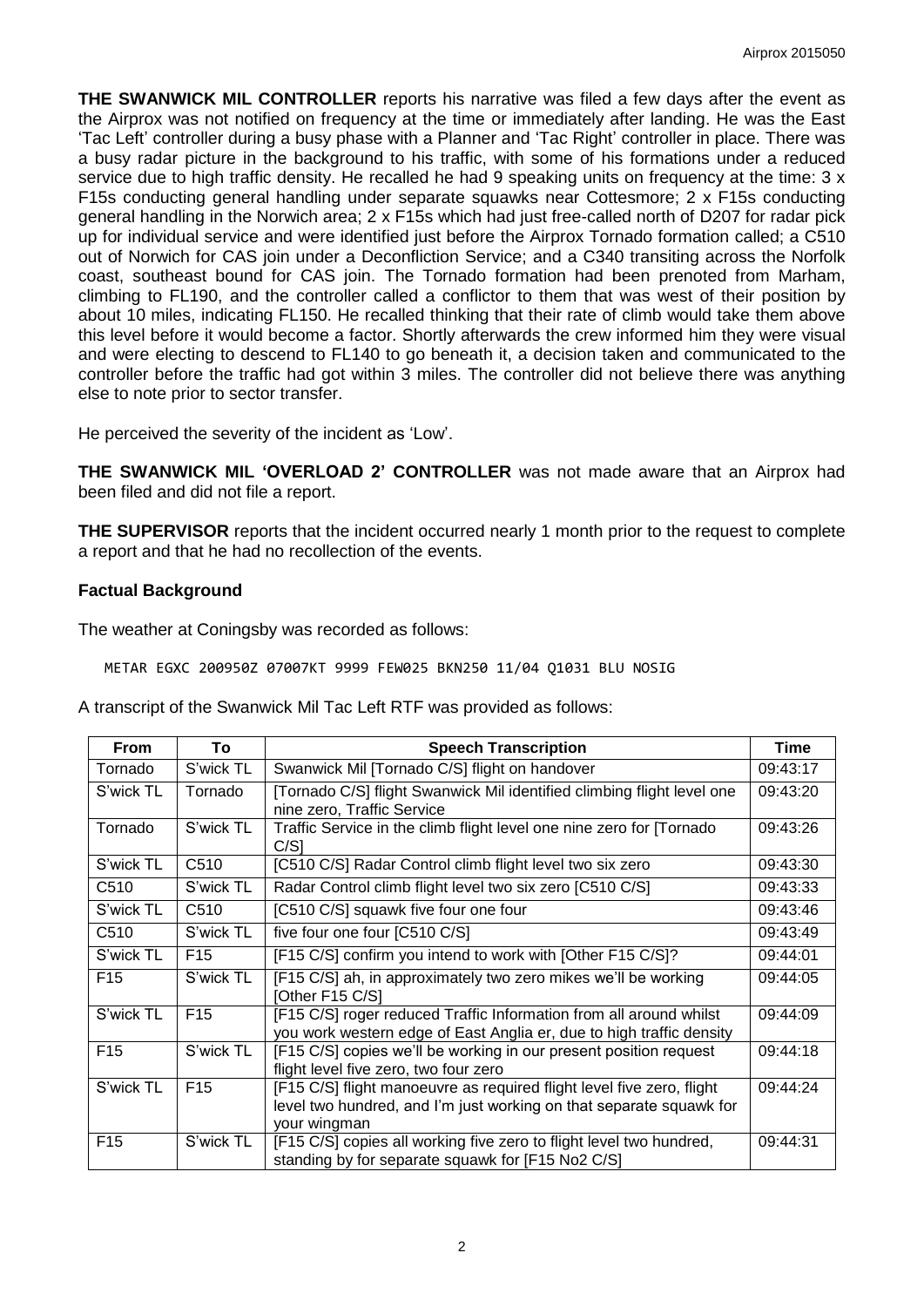| <b>From</b>     | To              | <b>Speech Transcription</b>                                                                                                                       | <b>Time</b> |
|-----------------|-----------------|---------------------------------------------------------------------------------------------------------------------------------------------------|-------------|
| S'wick TL       | Tornado         | [Tornado C/S] flight as you approach controlled airspace confirm<br>both aircraft are within one nautical mile at the same level in the<br>climb? | 09:44:43    |
| Tornado         | S'wick TL       | Affirm [Tornado C/S]                                                                                                                              | 09:44:50    |
| S'wick TL       | Tornado         | [Tornado C/S] traffic left 10 o'clock, one zero miles, crossing left to<br>right er, slightly ahead indicating flight level one five zero         | 09:44:52    |
| $\gamma$        | $\overline{?}$  | [Short burst of static]                                                                                                                           | 09:45:02    |
| S'wick TL       | C510            | [C510 C/S] continue with Scottish one three three decimal eight                                                                                   | 09:45:04    |
| C510            | S'wick TL       | One three three decimal eight [C510 C/S]                                                                                                          | 09:45:08    |
| S'wick TL       | F <sub>15</sub> | [F15 C/S] squawk six zero six seven                                                                                                               | 09:45:10    |
| F15             | S'wick TL       | six zero six seven [F15 C/S]                                                                                                                      | 09:45:12    |
| ?               | ?               | <b>TCAS</b> contact                                                                                                                               | 09:45:17    |
| Tornado         | S'wick TL       | [Tornado C/S] we're descending flight level one four zero, we are<br>visual with that traffic?? flight level one five zero                        | 09:45:19    |
| S'wick TL       | Tornado         | [Tornado C/S] acknowledged                                                                                                                        | 09:45:25    |
| F <sub>15</sub> | S'wick TL       | Swanwick confirm you'd like [F15 No2 C/S] to squawk six zero six<br>seven?                                                                        | 09:45:31    |
| S'wick TL       | F15 No2         | [F15 No2 C/S] affirm squawk six zero six seven, [F15 C/S] maintain<br>your squawk of six zero seven five                                          | 09:45:35    |
| F <sub>15</sub> | S'wick TL       | [F15 C/S], [F15 No2 C/S] copies.                                                                                                                  | 09:45:41    |
| S'wick TL       | F15 No2         | [F15 No2 C/S] identified er, confirm squawking with charlie?                                                                                      | 09:46:14    |
| F15 No2         | S'wick TL       | [F15 No2 C/S] affirm                                                                                                                              | 09:46:20    |
| S'wick TL       | F15 No2         | [F15 No2 C/S] squawk charlie                                                                                                                      | 09:46:33    |
| F15 No2         | S'wick TL       | [F15 No2 C/S] recycling                                                                                                                           | 09:46:37    |
| S'wick TL       | F15 No2         | [F15 No2 C/S] er identified Traffic Service, verify level                                                                                         | 09:46:39    |
| F15 No2         | S'wick TL       | [F15 No2 C/S] traffic, level one five zero                                                                                                        | 09:46:44    |
| Other F15       | S'wick TL       | Swanwick say again for [Other F15 C/S]                                                                                                            | 09:46:47    |
| S'wick TL       | Other F15       | [Other F15 C/S] flight that call is not for you                                                                                                   | 09:46:51    |
| Other F15       | S'wick TL       | Copied thanks                                                                                                                                     | 09:46:54    |
| S'wick TL       | Tornado         | [Tornado C/S] flight Radar Control as you enter controlled airspace.                                                                              | 09:46:57    |
| Tornado         | S'wick TL       | [Tornado C/S] approaching level one nine zero request further climb<br>to two three zero                                                          | 09:47:05    |
| S'wick TL       | Tornado         | [Tornado C/S] flight climb flight level two three zero                                                                                            | 09:47:14    |
| Tornado         | S'wick TL       | Flight level two three zero for [Tornado C/S] flight                                                                                              | 09:47:17    |
| S'wick TL       | Tornado         | [Tornado C/S] flight squawk six zero five one                                                                                                     | 09:47:20    |
| Tornado         | S'wick TL       | Six zero five one for [Tornado C/S] flight                                                                                                        | 09:47:23    |
| S'wick TL       | Tornado         | [Tornado C/S] Traffic Service as you leave controlled airspace                                                                                    | 09:47:51    |
| Tornado         | S'wick TL       | Traffic Service [Tornado C/S] flight                                                                                                              | 09:47:55    |
| S'wick TL       | Tornado         | [Tornado C/S] flight contact Swanwick Mil two seven five decimal<br>five zero                                                                     | 09:48:28    |
| Tornado         | S'wick TL       | two seven five decimal five zero [Tornado C/S] flight push                                                                                        | 09:48:34    |

# A transcript of the Swanwick Mil 'Overload 2' console RTF was provided as follows:

| <b>From</b>           | Τo                    | <b>Speech Transcription</b>                                            | Time     |
|-----------------------|-----------------------|------------------------------------------------------------------------|----------|
| C <sub>135</sub>      | S'wick O <sub>2</sub> | Control [C135 C/S] with you level one five zero                        | 09:37:57 |
| S'wick O <sub>2</sub> | C <sub>135</sub>      | [C135 C/S] Swanwick Mil identified flight level one five zero, Traffic | 09:38:02 |
|                       |                       | Service, confirm your intentions                                       |          |
| C <sub>135</sub>      | S'wick O <sub>2</sub> | Er, one five zero for [C135 C/S] we're level and er, continue flight   | 09:38:11 |
|                       |                       | planned route for [C135 C/S]                                           |          |
| S'wick O <sub>2</sub> | C <sub>135</sub>      | [C135 C/S] roger confirm you're joining at ENITO                       | 09:38:18 |
| C <sub>135</sub>      | S'wick O <sub>2</sub> | [C135 C/S] is er direct er Charlie Golf er Yankee at the moment        | 09:38:24 |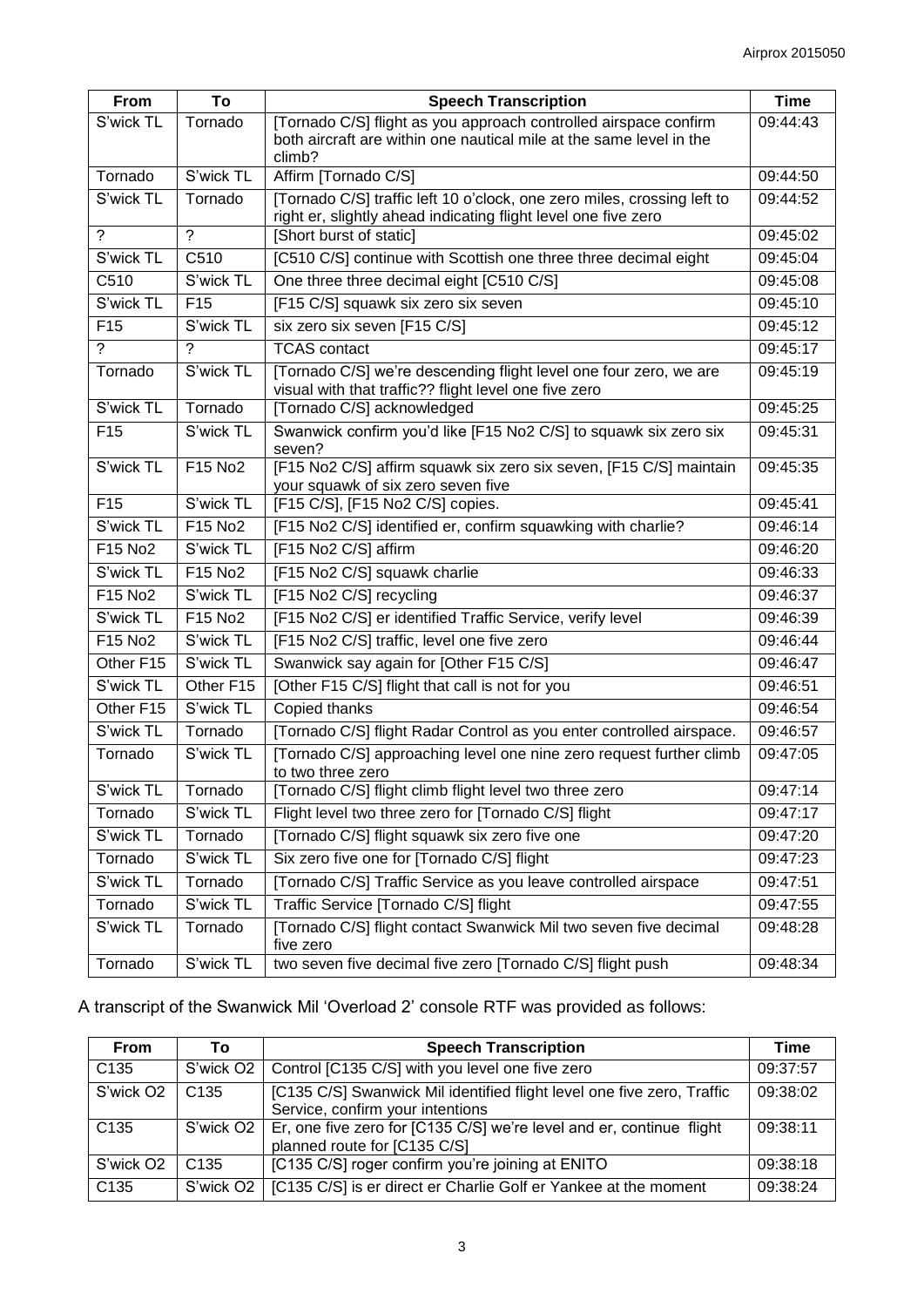| From                  | To                    | <b>Speech Transcription</b>                                                                                                              | <b>Time</b> |
|-----------------------|-----------------------|------------------------------------------------------------------------------------------------------------------------------------------|-------------|
| S'wick O <sub>2</sub> | C <sub>135</sub>      | [C135 C/S] roger Holbeach Range is active remain outside                                                                                 | 09:38:32    |
| C135                  | S'wick O <sub>2</sub> | Er [C135 C/S] er confirm er???? remain outside                                                                                           | 09:38:37    |
| S'wick O <sub>2</sub> | C135                  | [C135 C/S] er Delta two zero seven currently erm north of you by<br>three miles                                                          | 09:38:42    |
| C <sub>135</sub>      | S'wick O <sub>2</sub> | [C135 C/S] er                                                                                                                            | 09:38:50    |
| S'wick O <sub>2</sub> | C135                  | [C135 C/S] suggest turn left heading two seven zero degrees                                                                              | 09:38:54    |
| C135                  | S'wick O <sub>2</sub> | Two seven zero [C135 C/S]                                                                                                                | 09:38:57    |
| C135                  | S'wick O2             | [C135 C/S] is er clear of the airspace request direct er charlie golf<br>yankee when able                                                | 09:39:56    |
| S'wick O <sub>2</sub> | C <sub>135</sub>      | [C135 C/S] roger own navigation to charlie golf yankee                                                                                   | 09:40:01    |
| C135                  | S'wick O <sub>2</sub> | Resuming navigation charlie golf yankee [C135 C/S]                                                                                       | 09:40:05    |
| S'wick O <sub>2</sub> | C <sub>135</sub>      | [C135 C/S] what level do you require for your cruise?                                                                                    | 09:44:00    |
| C135                  | S'wick O <sub>2</sub> | Er [C135 C/S] would like to remain at one five zero until we are A R<br>complete                                                         | 09:44:06    |
| S'wick O <sub>2</sub> | C <sub>135</sub>      | [C135 C/S] er roger confirm you are routing to ENITO this time                                                                           | 09:44:13    |
| C135                  | S'wick O <sub>2</sub> | Er say again for [C135 C/S] we'll be er refuelling with er tanker                                                                        | 09:44:21    |
| S'wick O <sub>2</sub> | C135                  | [C135 C/S] roger that's copied erm are you going to the tanker now                                                                       | 09:44:27    |
| C135                  | S'wick O <sub>2</sub> | Er Affirmative [C135 C/S] it's er????                                                                                                    | 09:44:32    |
| S'wick O <sub>2</sub> | C <sub>135</sub>      | [C135 C/S] roger, traffic right one o'clock eight miles, crossing right<br>left, it's two Tornados, flight level one four zero, climbing | 09:44.38    |
| C135                  | S'wick O <sub>2</sub> | [C135 C/S] copies, searching                                                                                                             | 09:44.47    |
| C135                  | S'wick O <sub>2</sub> | ????? control we're manoeuvring to avoid some Tornados                                                                                   | 09:45.33    |
| S'wick O <sub>2</sub> | C <sub>135</sub>      | [C135 C/S] confirm you er staying level one five zero?                                                                                   | 09:45.43    |
| C135                  | S'wick O <sub>2</sub> | Errr [C135 C/S] had to climb, that's for an RA alert for some<br>Tornados                                                                | 09:45.48    |
| S'wick O <sub>2</sub> | C <sub>135</sub>      | [C135 C/S] roger that's copied                                                                                                           | 09:45.55    |
| C135                  | S'wick O <sub>2</sub> | ??? returning to???                                                                                                                      | 09:45.58    |

# **Analysis and Investigation**

# **Military ATM**

The incident occurred on 20 Apr 15 at 0945, north of the Wash. The Airprox occurred between a Tornado GR4 and a USAF C135, both under a Traffic Service with Swanwick (Mil) but with different controllers. The radar replay was based on the London QNH 1028 hPa.

At 0943:20, Swanwick Tac Left controller confirmed, "[Tornado C/S] *flight Swanwick Mil identified climbing FL190 Traffic Service"*.At 0944:38, Swanwick Overload 2 controller transmitted, "[C135 C/S] *roger. Traffic right, 1 o'clock, 8 miles crossing right left. It's two Tornados. Flight level 1-4-0 climbing*." The aircrew replied that they were searching.

At 09:44:38, Swanwick Overload 2 called traffic to the C135 pilot as, "[C135 C/S] *traffic right 1 o'clock eight miles, crossing right to left, it's 2 Tornados, FL140, climbing."* This call was acknowledged *at* 09:44:47, *"*[C135 C/S] *copies, searching."*

At 09:44:52 (Figure 1), Swanwick Tac Left called traffic to the Tornado formation as, "[Tornado C/S] *traffic left 10 o'clock one zero miles crossing left to right er, slightly ahead indicating FL150."*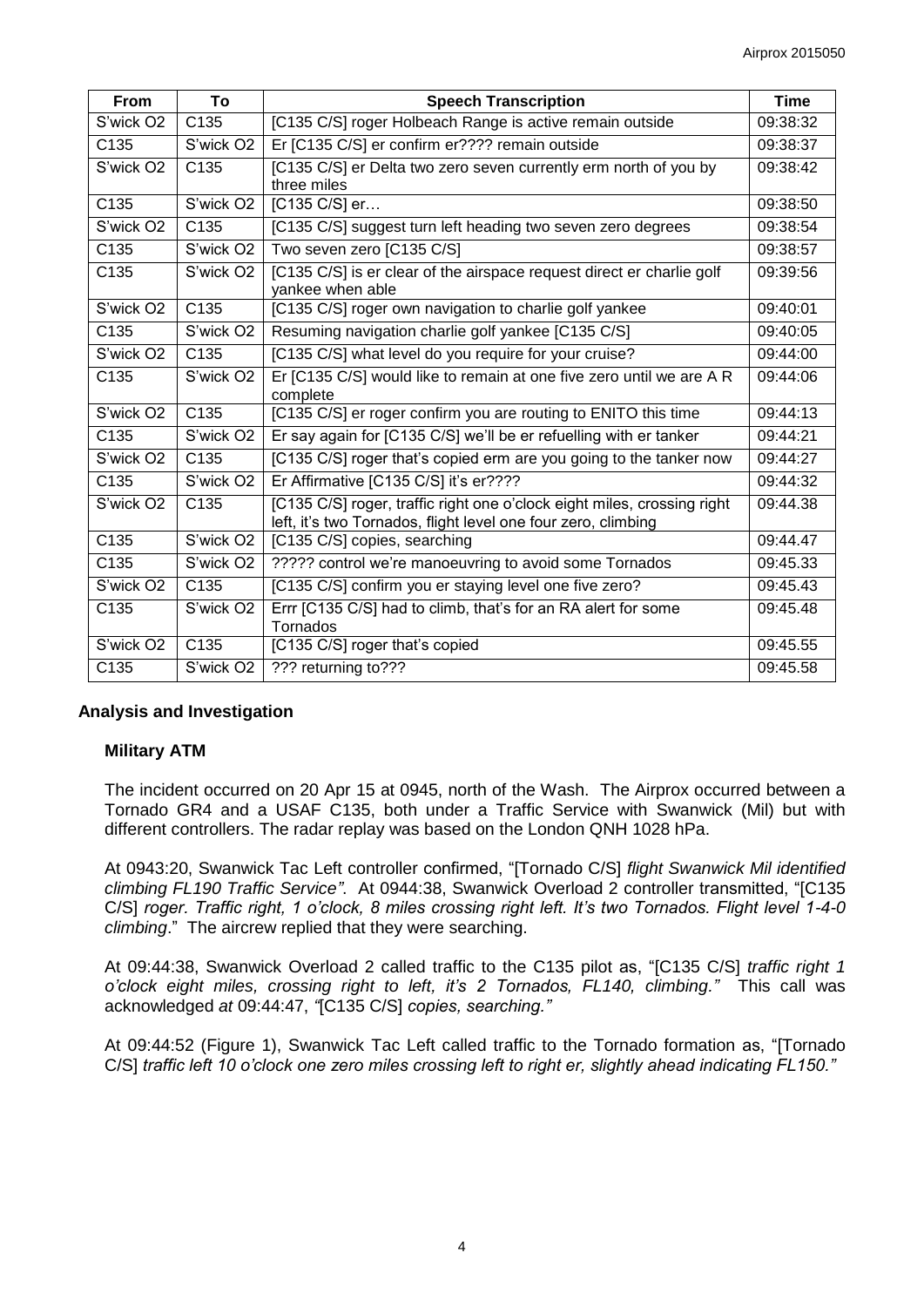

Figure 1: Traffic Information at 0944:52 (Tornado 6065; C135 6103)

At 09:45:19 (Figure 2), the Tornado lead confirmed, "[Tornado C/S] *we're descending FL140 we are visual with that traffic at FL150.*"



Figure 2: Tornado descending at 0945:18

At 0945:33, the C135 pilot commented, "*control we're manoeuvring to avoid some Tornados."*  The CPA was at 0945:38 with 1400ft vertical and 1.2nm horizontal separation. Swanwick Overload 2 asked if they were staying at FL150 and the C135 pilot replied at 0945:48 with*, "Errr*  [C135 C/S] *had to climb. That's for an RA alert for some Tornados*."

As per the provision of a Traffic Service (CAP774), the Swanwick Tac Left controller provided Traffic Information at 10nm and the Swanwick Overload 2 controller at 8nm. From the RT, Tac Left was busy and was constantly passing traffic and control instructions to the aircraft under a service. Due to a delay in reporting the Airprox to the Overload 2 controller, limited information was available; RAF(U) Swanwick confirmed that controller was on the overload console and that the East console had a planner, 2 Tacs and the Overload controller. It is assumed that the Overload controller and the unit had a high workload at the time of the incident. The Tornado lead element used a combination of Traffic Information, TCAS information and a visual sighting by the wingman to visually acquire the C135. The crews were trained and briefed on TCAS but had limited live experience of the equipment. The C135 crew had received accurate Traffic Information and had also received a TCAS RA to descend; however, the crew had visually acquired the descending Tornados and decided to climb. Subsequently, the TCAS RA changed to a 'climb' instruction. The C135 pilot had reported being under a Deconfliction Service but the transcript confirmed that the controller had applied a Traffic Service.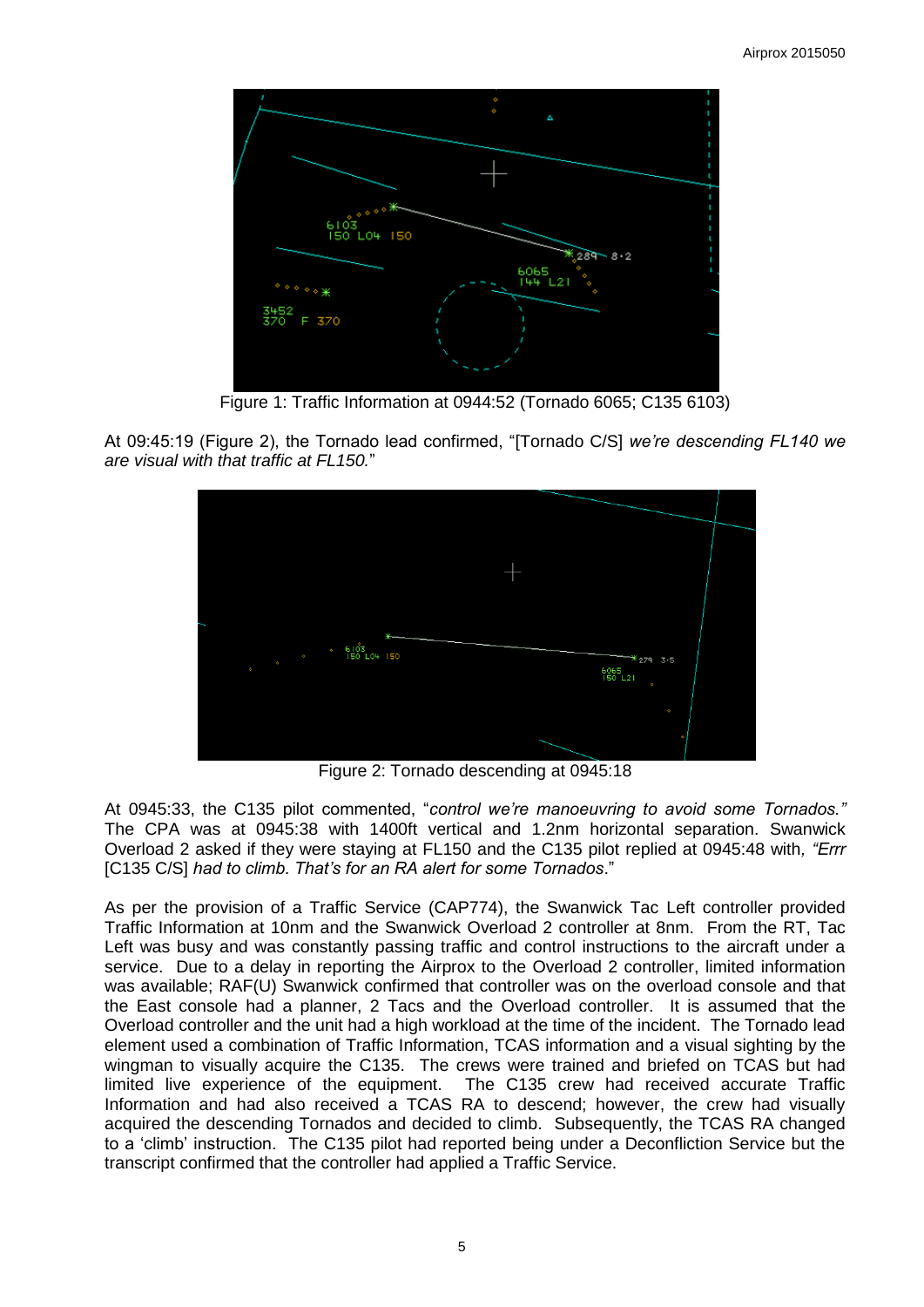In this instance, numerous barriers worked to help paint a picture for the Tornado crew and they confirmed descending at 3.5nm horizontal separation with a CPA of 1.2nm and 1400ft. The type of service was appropriate and provided guidance at 10nm. The controller of the C135 had provided information at 8nm and had added details on the conflicting traffic. The Tornado crew used TCAS to get height information on the other track, and the post-incident investigation made further recommendations on TCAS operation for the Tornado Force. Eventually, lookout also worked as a barrier and enabled the crews to see and avoid.

#### **UKAB Secretariat**

The Tornado and C135 pilots shared an equal responsibility for collision avoidance and not to operate in such proximity to other aircraft as to create a collision hazard<sup>2</sup>. The incident geometry was converging and the C135 pilot was required to give way to the Tornado formation<sup>3</sup>.

#### **Occurrence Investigation**

The Tornado Unit Occurrence Investigation identified that a combination of Air Traffic Control, lookout and Collision Warning System [alert] ensured that flight paths did not cross.

#### **Comments**

#### **HQ Air Command**

As with all Airprox involving Marham-based Tornados, this incident prompted an investigation on the unit. Whilst the incident itself was reasonably benign, it did highlight the fact that TCAS on Tornado is in its infancy, not only in terms of fleet fitment but also in terms of aircrew experience, and that the current TCAS employment guidance available to Tornado crews will need reviewing and trimming as the experience levels grow. Furthermore, this incident also reminds us that a busy frequency means that the controllers are working hard, and all crews should be prepared to increase their vigilance in terms of traffic detection and avoidance when operating in Class G airspace, irrespective of the ATS provided. In this instance the controller's assessment of projected separation in the climb did not equate to what the Tornado pilot saw out of the window and so he took action to maintain adequate, though slightly reduced, separation.

Finally, it is disappointing that the Airprox was not declared on frequency, or at least a call made to Swanwick (Mil) after the mission, as the delay between submission of the DASOR and Swanwick being informed of the Airprox probably led to a loss of perishable evidence in the form of controller recollection.

#### **Summary**

An Airprox was reported when a Tornado formation and a C135 flew into proximity at 0946 on Monday 20<sup>th</sup> April 2015 in the Class G airspace of the London FIR. Both crews were operating in VMC, The Tornado formation under VFR and the C135 crew probably under IFR, both in receipt of a Traffic Service from Swanwick Mil.

# **PART B: SUMMARY OF THE BOARD'S DISCUSSIONS**

Information available consisted of reports from the pilots of both aircraft, transcripts of the relevant RT frequencies, radar photographs/video recordings, reports from the air traffic controllers involved and reports from the appropriate ATC and operating authorities.

Considering the pilots' actions first, the Board noted that both aircraft were in VMC, and that the pilots were in receipt of a Traffic Service from Swanwick (Mil), albeit from two different controllers.

 2 SERA.3205 Proximity.

<sup>&</sup>lt;sup>3</sup> SERA.3210 Right-of-way (c) (2) Converging.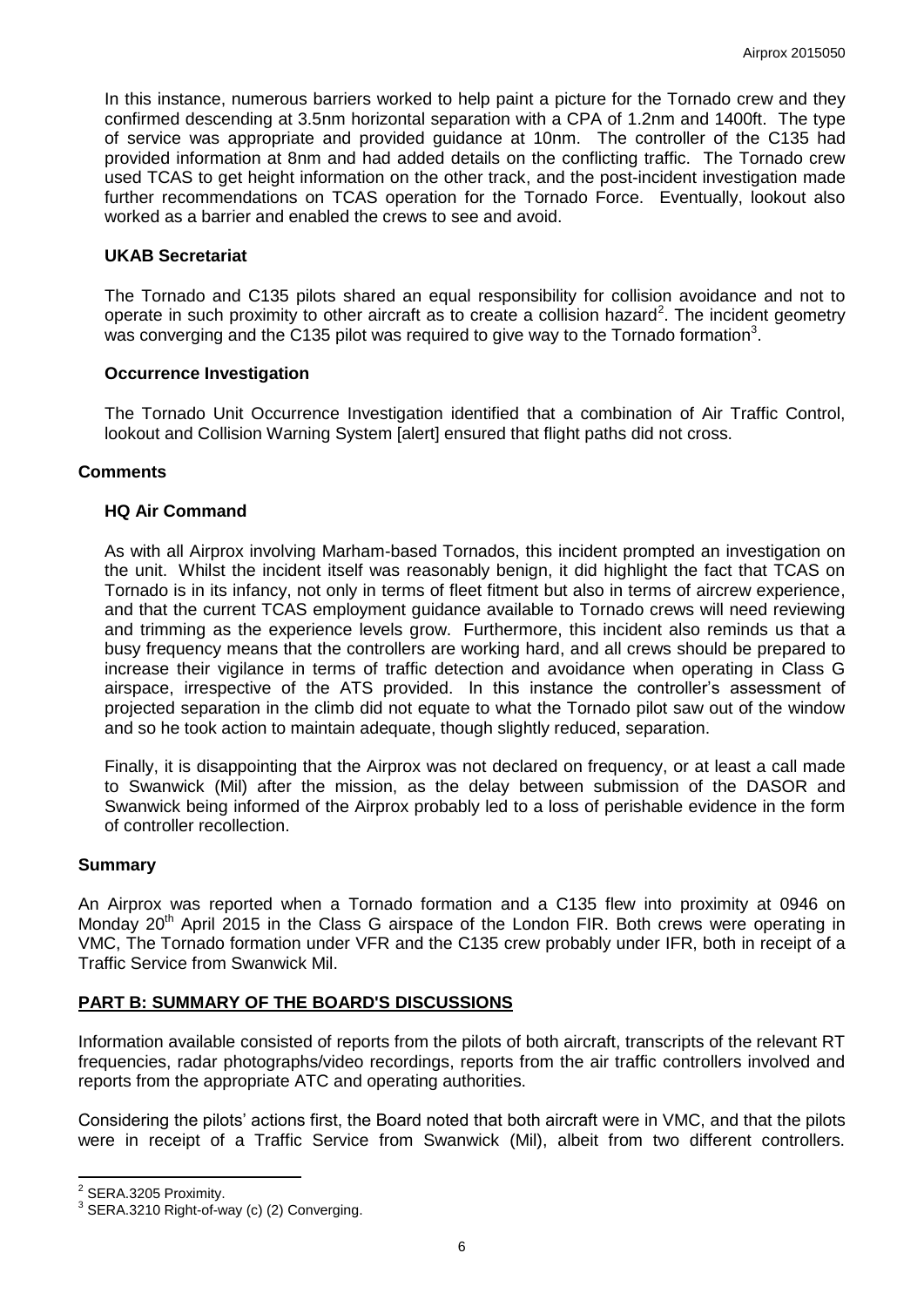Members noted that, whether operating VFR or IFR, under  $SERA<sup>4</sup>$  the C135 pilot was required to give way to the Tornados in this situation. It was agreed that although the C135 pilot had ultimately taken avoiding action on the Tornados, this did not equate to giving way, especially since he had been given Traffic Information to assist him with this requirement at 8nm separation. The Board discussed whether the C135 pilot, not normally based in the UK, had been aware that he was under a Traffic Service (having reported 'under ATC vectors in receipt of a Deconfliction Service'), and also whether he was fully aware of the implications of such in Class G airspace. It was agreed that the suggested heading at 09:38:54 to remain clear of Holbeach range had probably amounted to 'ATC vectors' in the C135 pilot's mind, and the likelihood that he thought he was under 'ATC vectors', might go some way to explaining him not giving way. During this discussion, military and civilian ATC members presented further anecdotal evidence of lack of understanding of UK FIS by pilots, and the routine 'imposition' of unrequested services due to the need to avoid protracted RT conversations with those who were unfamiliar with UK FIS. It was agreed that UK FIS 'ATSOCAS' provision was commonly misunderstood, or not understood at all, by many pilots, and that this was notably prevalent amongst those from outside the UK. The Board recalled making a number of previous recommendations in this respect concerning 'ATSOCAS' provision and education, but that they had all been rejected<sup>5</sup>.

The Board also noted that the C135 pilot had reported being first alerted to the Tornados by a TCAS RA 'Descend' but that he had in fact received Traffic Information on the Tornados at a range of 8nm. The USAFE member commented that this may be due to a failure of recollection given that the C135 crew had not been contacted to make a report until sometime after the event due to their being based overseas. The Board commented that this re-emphasised the requirement to make an Airprox call on the RT at the time, in order to cue the controllers and other pilot to record appropriate important information and circumstances before it became lost to memory.

Members noted that after the C135 pilot had received a TCAS RA 'Descend' he visually acquired the Tornado formation, made the decision to climb (because he perceived the Tornados to be descending on a conflicting flight path), and subsequently received an RA 'Climb' whilst he was in the climb. Members agreed that the Board was poorly placed to analyse the time-critical decision process that the C135 pilot went through, but observed that civilian pilots are required to follow TCAS RA commands, irrespective of what they observe, in case the TCAS RA is being generated by an aircraft they have not seen. In this respect, it was further noted that TCAS was inherently subject to angle of arrival error, that the azimuth of a TA or RA may not have been related to that of the traffic observed outside, and hence that the pilot could easily have place himself in a situation where he was manoeuvering visually against traffic which was not in fact the cause of the TCAS RA. It was reasoned therefore that the safest course of action for the C135 pilot would have been to follow the TCAS RA as indicated, including any subsequent RA reversal.

The Board also commented on the fact that, in this case, the lead Tornado had been equipped with TCAS but that the procedure at the time was to select TA-only when in formation; this had denied the Tornado pilot the benefit of a cooperative RA. Although there were sound reasons for selecting TAonly when conducting tactical manoeuvring with both aircraft in a formation squawking, the Board wondered whether the Tornado Force might wish to review their TCAS SOPs when aircraft were transiting as a single speaking unit with the No2 aircraft SSR normally set to 'standby'. The Board noted that the Tornado formation had been passed Traffic Information on the C135 at 10nm, and that the No2 pilot had become visual with the C135. Although he had initially mis-asssesed the other aircraft's aspect, the lead pilot then saw the C135 and assessed that an immediate decent to FL140 was necessary.

Members agreed that, ultimately, both pilots had resolved a conflict in Class G airspace, and that timely and effective action had been taken to prevent a collision. However, this Airprox highlighted a number of concerns regarding TCAS operation in an environment for which it was not specifically designed. If one aircraft was manoeuvered visually whilst the other was manoeuvered in response to a TCAS RA, then a situation could occur where the TCAS RA demanded manoeuvre might reduce

 $\overline{\phantom{a}}$ 

<sup>4</sup> Standardised European Rules of the Air

<sup>5</sup> 2013145, 2013150 and 2014016.